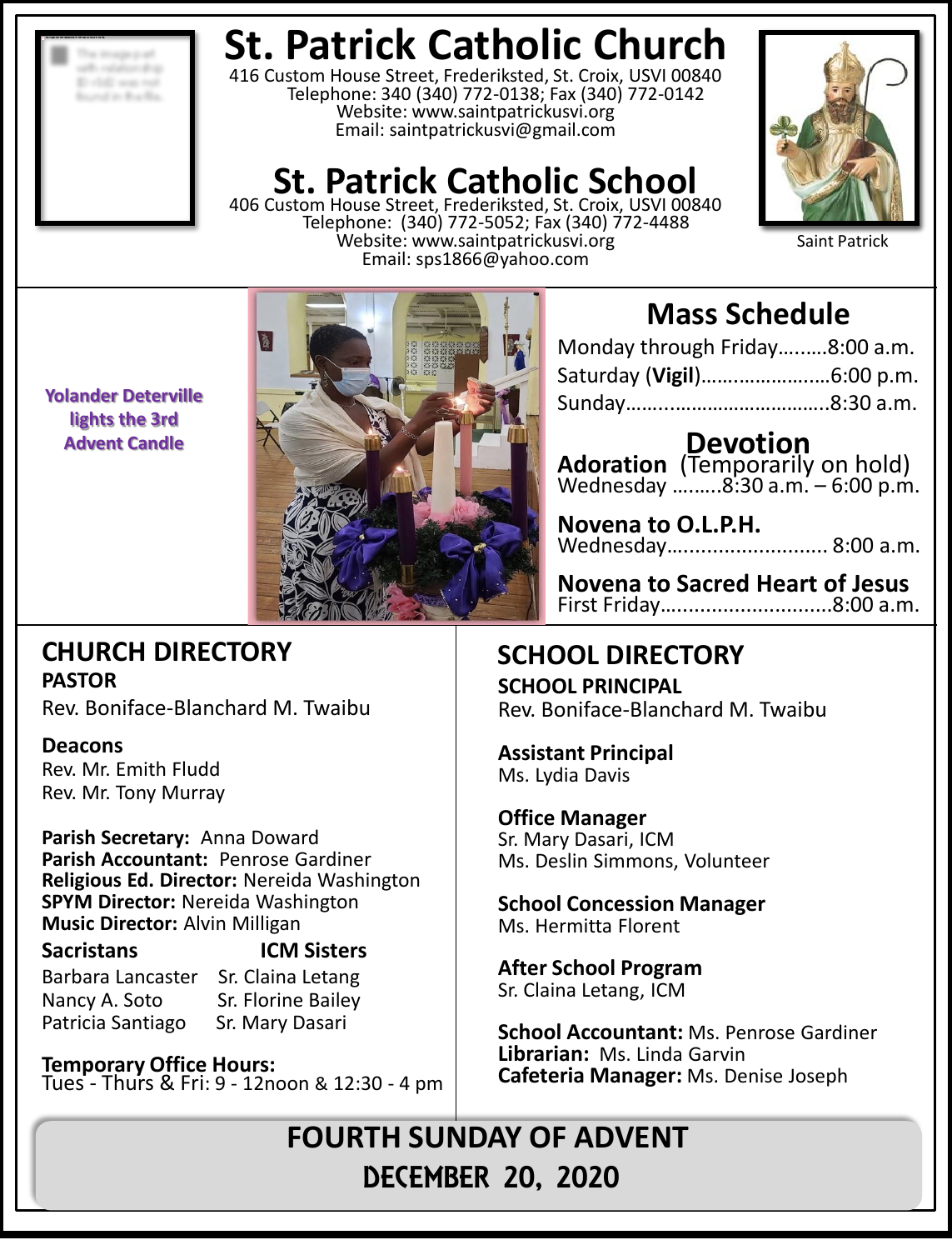# **FOURTH SUNDAY OF ADVENT DECEMBER 20, 2020**

# **MASS INTENTIONS**

| <b>SATURDAY, December 19</b>                                                     | UF LIID WDDA                                        |                                                   |
|----------------------------------------------------------------------------------|-----------------------------------------------------|---------------------------------------------------|
| 6:00PM. - Kyla Myles, Birthday Blessings & Good Health/ Family                   | <b>SUNDAY:</b>                                      | 2Sm 7:15,8-12, 14,16                              |
| <b>SUNDAY, December 20</b>                                                       |                                                     | Rom 11:25-27                                      |
| 8:30AM. - David & Karen Bruce, Wedding Anniversary/Natalie<br>McIntosh & Sons.   |                                                     | Lk 1:26-38                                        |
| Enid Gustave, Good Health & Special Intention/Family                             | <b>MONDAY:</b>                                      | Sg 2:8-14 or Zep 3:14-18                          |
| <b>MONDAY, December 21</b>                                                       | Saint Peter Canisius, Priest &                      | Lk 1:39-45                                        |
| 8:00A.M. - Fr. Simon Peter Opira, Grace of Healing &<br>Protection/Nancy A. Soto | <b>Doctor of the Church</b>                         |                                                   |
| <b>TUESDAY, December 22</b>                                                      | <b>TUESDAY:</b>                                     | 1Sm 1:24-28                                       |
| 8:00A.M. + Robertito J. Andrews, Birthday Remembrance/<br>Nancy A. Soto & family |                                                     | Lk 1:46-56                                        |
| <b>WEDNESDAY, December 23</b>                                                    |                                                     |                                                   |
| 8:00A.M. + Anselmo A. Andrews, Birthday Remembrance/<br>Nancy A. Soto & family   | <b>WEDNESDAY:</b>                                   | Mal 3:1-4,23-24                                   |
| <b>THURSDAY, December 24 (Christmas Vigil)</b>                                   | <b>Saint John of Kanty, Priest</b>                  | Lk 1:57-66                                        |
| 9:30P.M. - Christmas Carol                                                       | <b>THURSDAY:</b>                                    |                                                   |
| 10:00P.M. + Esther M. Naughton Henry, Death Anniversary/<br>Nancy A. Soto        |                                                     | Vigil: Is 62:11-12/Acts 13:16-17,22,25/Mt 1: 1-25 |
| FRIDAY, December 25 (Christmas Day)                                              | Night:                                              | Is 9:1-6/Ti 2:11-14/Lk 2:1-4                      |
| 8:30A.M. + Oscar Henry, Repose of Soul/Duval family                              | <b>FRIDAY: The Nativity of the Lord (Christmas)</b> |                                                   |
|                                                                                  | Dawn:                                               | Is 62:11-12/Ti 3:4-7/Lk 2:15-20                   |
|                                                                                  |                                                     |                                                   |

## **SATURDAY, December 26 6:00 P.M. - Celeste & Emmanuel August**

# **SCRIPTURE READINGS OF THE WEEK**

| SCRIPTURE READINGS |  |
|--------------------|--|
| <b>OF THE WEEK</b> |  |
|                    |  |

|                                            |                                                               | Rom 11:25-27                    |
|--------------------------------------------|---------------------------------------------------------------|---------------------------------|
| ng Anniversary/Natalie                     |                                                               | Lk 1:26-38                      |
| Special Intention/Family                   | <b>MONDAY:</b>                                                | Sg 2:8-14 or Zep 3:14-18        |
| of Healing &<br>rotection/Nancy A. Soto    | Saint Peter Canisius, Priest &<br><b>Doctor of the Church</b> | Lk 1:39-45                      |
|                                            | <b>TUESDAY:</b>                                               | 1Sm 1:24-28                     |
| day Remembrance/<br>Nancy A. Soto & family |                                                               | Lk 1:46-56                      |
| ay Remembrance/                            | <b>WEDNESDAY:</b>                                             | Mal 3:1-4,23-24                 |
| Nancy A. Soto & family<br>igil)            | <b>Saint John of Kanty, Priest</b>                            | Lk 1:57-66                      |
|                                            | <b>THURSDAY:</b>                                              |                                 |
| , Death Anniversary/<br>Nancy A. Soto      | Vigil: Is 62:11-12/Acts 13:16-17,22,25/Mt 1: 1-25             |                                 |
|                                            | Night:                                                        | Is 9:1-6/Ti 2:11-14/Lk 2:1-4    |
| /Duval family                              | FRIDAY: The Nativity of the Lord (Christmas)                  |                                 |
|                                            | Dawn:                                                         | Is 62:11-12/Ti 3:4-7/Lk 2:15-20 |
|                                            | Day:                                                          | Is 52:7-10/Heb 1:1-6/Jn 1:1-18  |
| in, Wedding                                | <b>SATURDAY:</b>                                              | Acts 6:8-10, 7:54-59            |
| Anniversary/Family                         | <b>Saint Stephen, The First Martyr</b>                        | Mt 10:17-22                     |
|                                            |                                                               |                                 |

# *PRAY FOR THE SICK & SHUT-INS*

*Please pray that they may find comfort and healing in Christ.*

Steve Alexander, Olivia Anger, Nicholas Andrew, Marilyn Bailey, Eric Belcher, George Bondieumaitre, Debra Bruce, Virginia Burke, Fred Calvillo, William Carino, Ninon Gussman Carr, Norma Carillo, Paulette Christopher, Victorino Cruz, Daphne Davis, Matthew Donelley, Anna D'Souza, Norma Dyer, Harold Fisher, Sr.,, Kimberly Fludd,, Johnetta Goodloe, Sarah Gordon, Dr. Amy Hardin, Anselmo Heyliger, Enis Hilaire, Urla Isaac, Lidia Jiminez, , Eleanor Johnson, Alma John, Ann Joseph, Electra Joseph, Rose Joseph, Edwin Josiah, Jeannie Krigger, T'Agho Lopez, Chamarla Louis, Felina Artigo, Gwendolyn Lucas, Kathleen Smith-Maccow, Marla Matthew, Carlos Matus, Luz Melendez, Beverly Nesbitt, Bevon Nicholas, Marilyn Nicks, Ann Parris, Fr. Simon Peter, Geralda Pickering, Michelle Gibbs Riviere, Carmen Russell, Henrietta Sandy, Jose Manuel Santana, Gwen Skeoch, Aurea Stamatakis, Martha Lena St. Juste, Eric Thomas, Juan Valentin, Cletina Tuitt, Vincent Urgent, Inez Walker, Deacon Oliver Washington, Ann Weikel, Inez Williams, Simeon Williams, Curtis Williams, Joseph Wilson, Ingerborg Mc Intosh, William Lang, Anita Pulpul & Kemit Lewis, Noel Lercana & Bertille Samuel, Lewis Eugene, & Vilma C. Johnson, Fanny Andrews Clarke. Kesha Tatum.

*(Please call the Church Office to add or remove names to/from this list Church)*

## **MASS ATTENDANCE – DECEMBER 12 & 13, 2020**

**Saturday** at 6:00pm Holy Mass 45**/Sunday** at 8:30am Holy Mass 65 Total 110

#### **………………………………………………………………………………………………………………………… Preserve the Past Campaign in Progress**

Our Church restoration project is in progress and your contribution is still welcome. Please call the church office or contact a minister of hospitality for the contribution envelope.

#### **SECOND COLLECTION FOR THE MONTH OF DECEMBER 2020**

| School Support Dec. 05-06          |
|------------------------------------|
| Retirement for ReligiousDec. 12-13 |
| Maintenance FundDec.19-20          |
| Debt ReductionDec. 19-20           |
|                                    |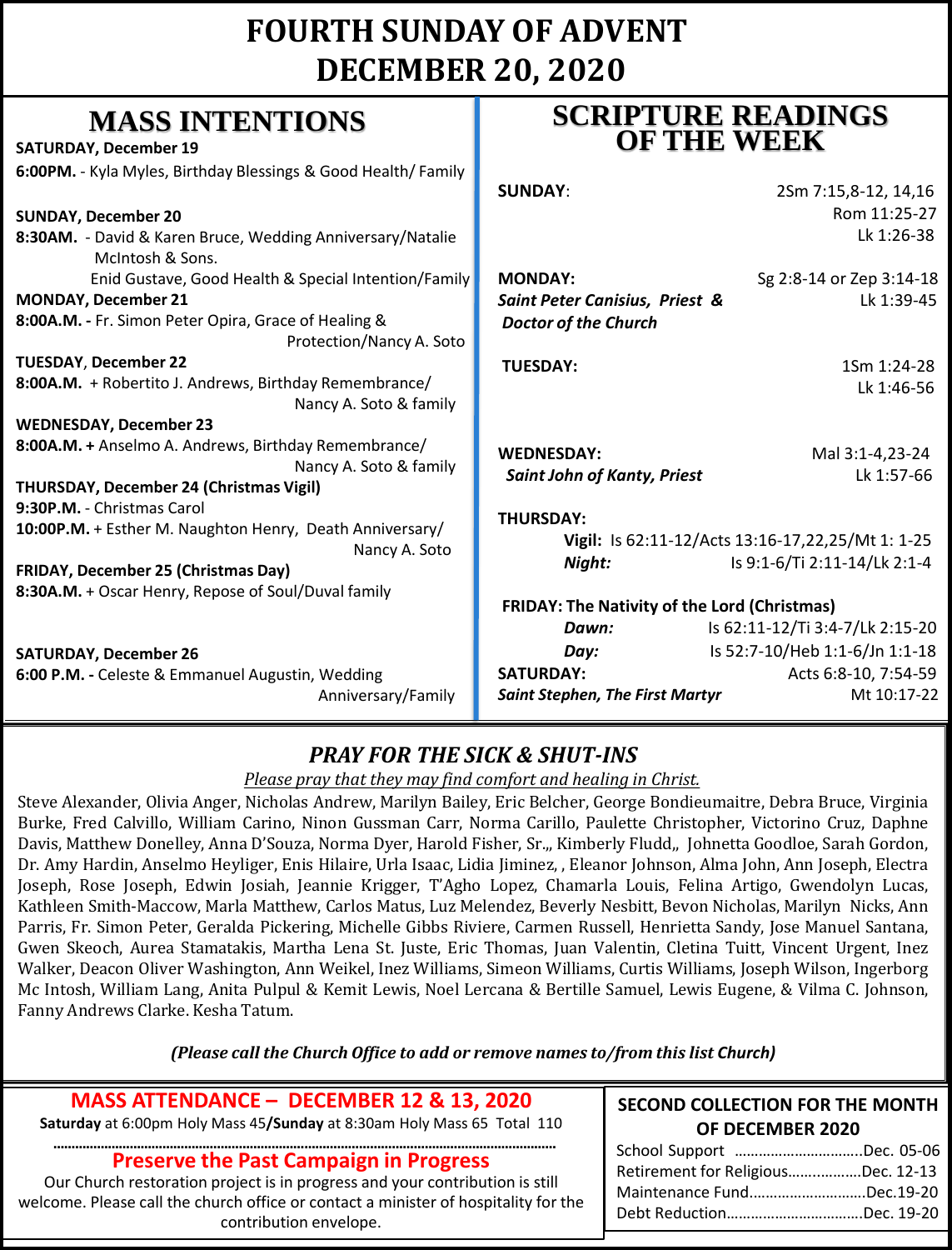# Announcements

#### **Moving to our church**

My dear parishioners,

For the past 3 and half years, worshiping in Saint Gerard Chapel, we have developed an emotional and spiritual connection to this building where we met daily for the celebration of the sacraments. This building has become a home for us and a fountain from which our hungry hearts were both nourished and satisfied. May God grant eternal rest to all those whose sacrifice has obtained us this building strong and beautiful still.

As Qohelet warns us in Ecclesiastes 3:1 "There is a time for everything under the heavens". Now, time has come for us to leave Saint Gerald Chapel and move to our Church building. On the one hand, we will definitely miss the sense of communion, closeness and friendship this building made us aware of. On the other hand, the team effort to clean the church, to take out furniture, art and other things that won't stay here, landscaping works and painting was remarkable and expressed our excitement and joy to move to our church. I take this opportunity to thank you for fulfilling your pledge sponsoring church and liturgical items. I also thank those who donated money to defray the shipping, transportation and delivery costs. This was a great help and allowed us to achieve our goal. May God reward your generosity.

This being said, as of this Thursday, December 24<sup>th</sup> 2020, Christmas Midnight Holy Mass will mark our first celebration of the Eucharist after 3 years and half of hard work and sacrifice to provide ourselves and for the glory of God a worthy place of worship.

However, please allow me to clarify the following:

- 1) Moving to the church does not mean the end of restoration works. It means simply that the kind of works to be done in order to complete our restoration will no longer interfere with our safety and a needed spiritual environment to duly celebrate the sacraments.
- 2) Formal Rite of Rededication of the church and the Opening Ceremony will be held sometimes next year. Date to be determined.

Thanking you all for your many prayers, sacrifices, and determination. I thank our former Bishop Herbert Bevard for his support and trust invested in me. In communion of mind and heart, let us move forward until the completion of this project. For, "no one who puts a hand to the plow and looks back is fit for service in the kingdom of God." (Luke 9:62). May God bless you! Fr. Boniface Blanchard, Pastor.

#### **Readers for Christmas Eve & Christmas Day**

- *10:00 PM Holy Mass – Jeanne Garcia*
- *8:30 AM Holy Mass – Charlene Joseph*

## **Bulletin announcements must be submitted to the Church Office by Wednesday at noon**

# Parish Information

### **Sacrament of Baptism**

Fourth Sunday of each month. Please register your children at the Church Office. Present a copy of the child(ren) birth certificate(s). Classes for parents & godparents are on the 1st, 2<sup>nd</sup> and 3<sup>rd</sup> Tuesday from 6:00 p.m. until 7:00 p.m. each month.

### **Sacrament of Marriage**

Please make arrangements with parish priest 6 months before your wedding.

## **Confraternity of Christian Doctrine (CCD) Classes**

Classes are held every Sunday during the school year and begin with attendance and instruction in the classroom at 8:30 a.m. followed by Mass at 10:00 a.m.

## **Rite of Christian Initiation of Adults (RCIA) Classes**

RCIA is the journey of faith by which interested persons become members of the Roman Catholic Church. The program instructs adults to enter into full communion with the Catholic Church through Baptism and/or Confirmation and Holy Communion. To register, please call the church office at (340) 772-0138.

#### **Sacrament of Penance**

Confession is the sacrament that allows us to admit our faults and develop humility, but the most profound part is we get to experience Christ's gift of mercy. Weekdays……………….…………….... 15 min. before Holy Mass Weekends………………………………. 30 min. before Holy Mass

#### **Funerals**

All funeral services begin at 10:30 a.m. Viewings at 9:30 am. No funerals are held on weekends. Arrangements must be made with the Church before funeral arrangements with the funeral home.

#### **Sacrament of the Anointing of the Sick**

Please call the rectory at (340) 772-0138 whenever a family member or friend is seriously ill or hospitalized.

#### **Parish Registration**

Parishioners who are 18 years and older are invited to register at the Church Office as well as become active and contributing members. We would like to maintain an upto-date listing of all St. Patrick parishioners. Registration also helps in providing quick services for the request and proof of miscellaneous church letters for individuals, Baptism, Confirmation, etc.